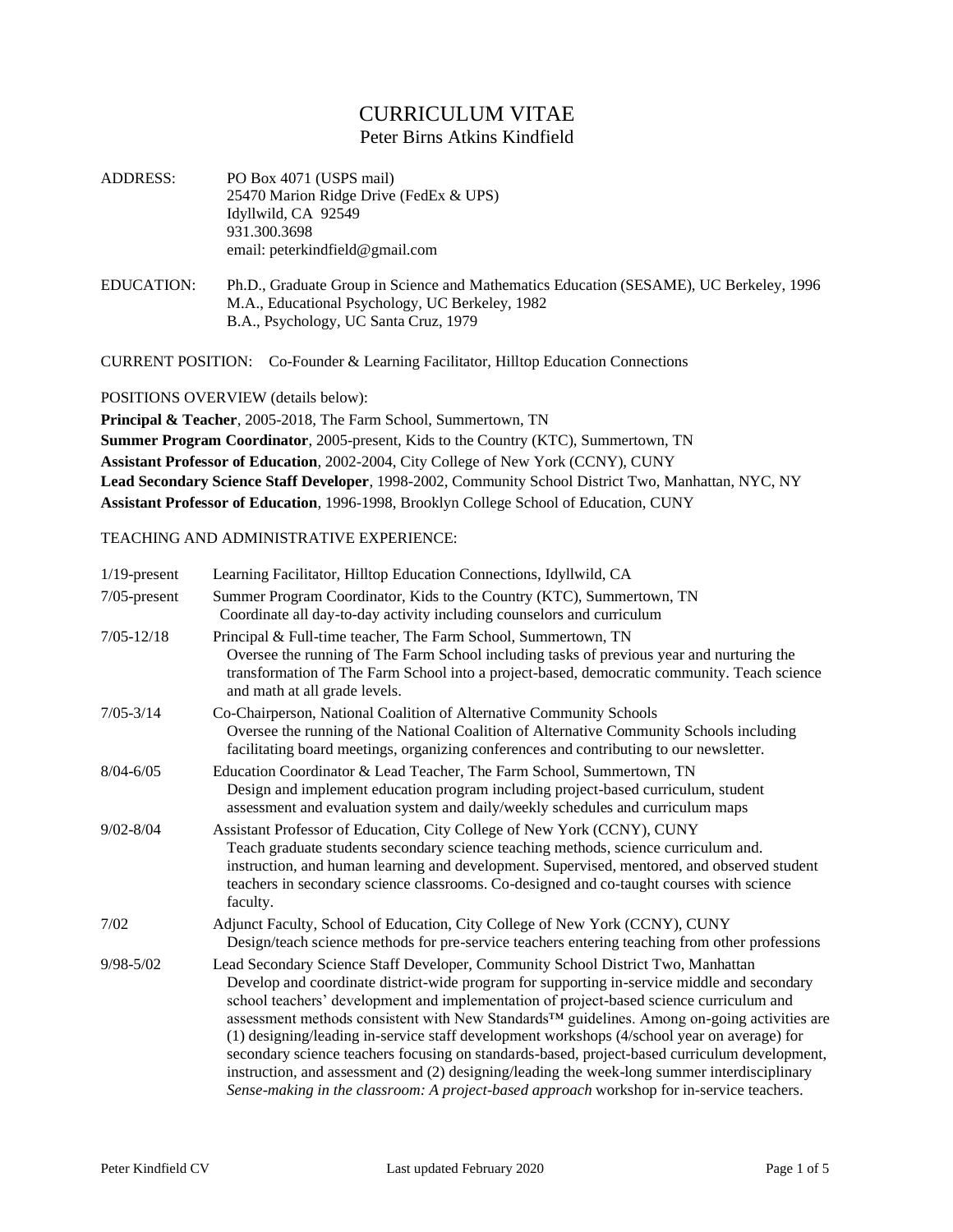| $1/00 - 5/02$   | Adjunct Faculty, School of Education, New York University (NYU), Manhattan<br>Teach/guide action research for in-service science teachers.                                                                                                                                                                                                                                                                                                                                                                                                                                                                                                                                                                                                                                                                                                                                                                                                                                                                                                    |
|-----------------|-----------------------------------------------------------------------------------------------------------------------------------------------------------------------------------------------------------------------------------------------------------------------------------------------------------------------------------------------------------------------------------------------------------------------------------------------------------------------------------------------------------------------------------------------------------------------------------------------------------------------------------------------------------------------------------------------------------------------------------------------------------------------------------------------------------------------------------------------------------------------------------------------------------------------------------------------------------------------------------------------------------------------------------------------|
| 7/99-8/00       | Curriculum Designer, Expeditionary Learning/Outward Bound (ELOB) New York City Center<br>Create a standards-rich project-based unit entitled New York City Food Choices that supports<br>students learning ecology, human physiology, and cellular biology as they investigate the causes<br>and consequences of the food choices made by a variety of different groups of people who live<br>in New York City. This unit will be embedded in a teacher-training course for New York City<br>teachers.                                                                                                                                                                                                                                                                                                                                                                                                                                                                                                                                        |
| 7/99; 5/00-6/00 | Course Designer/Instructor, Department of Education, City College of New York (CUNY)<br>Preparation and staffing of Project-based Science Methods, serving pre-service minority science<br>majors. The intent of the course is to entice minority science majors into teaching.                                                                                                                                                                                                                                                                                                                                                                                                                                                                                                                                                                                                                                                                                                                                                               |
| $6/98 - 3/00$   | Curriculum Designer (co-founder, co-chair), Hillsborough Charter School, Hillsborough, NJ<br>Create a project-based educational and assessment program for the Hillsborough Charter School<br>(charter not granted in 2000) built around standards that specify what all students should learn,<br>project-based methods that specify how the school will support student learning, performance<br>assessments for checking on student achievement of standards, and a standards-based tool used<br>for planning, assessing, and communicating about student achievement of standards.                                                                                                                                                                                                                                                                                                                                                                                                                                                        |
| $9/96 - 8/98$   | Assistant Professor of Education, Brooklyn College School of Education, CUNY<br>Taught undergraduate and graduate students early childhood, elementary, and secondary science<br>teaching methods and taught graduate students about assessment and educational research.<br>Supervised, mentored, and observed student teachers in early childhood, elementary and<br>secondary science classrooms. Co-designed and co-taught courses with science faculty.                                                                                                                                                                                                                                                                                                                                                                                                                                                                                                                                                                                  |
| $2/96 - 6/96$   | Adjunct Instructor of Education, Brooklyn College School of Education, CUNY<br>Supervised, mentored, and observed student teachers in secondary science classrooms and taught<br>several sessions of Secondary Science Student Teaching Seminar and Elementary Science<br><b>Education Research Seminar.</b>                                                                                                                                                                                                                                                                                                                                                                                                                                                                                                                                                                                                                                                                                                                                  |
| $9/91 - 6/93$   | Co-teacher/Research Assistant with Angela Grimes in seventh-grade, project-based, general<br>science class in the Oakland Unified School District, Oakland, CA.                                                                                                                                                                                                                                                                                                                                                                                                                                                                                                                                                                                                                                                                                                                                                                                                                                                                               |
| $2/91 - 8/96$   | <b>Educational Contractor</b><br>Delivered systems administration training for Sun Microsystems Educational Services. Designed<br>and implemented a self-paced curriculum for an internal database product. Designed and<br>reviewed curriculum for a secure version of UNIX. Co-created an on-line HyperCard tour of the<br>A/UX environment, taught UNIX System Administration, revised Bourne Shell Programming<br>and SUN System Administration courses for LURNIX. Helped develop Solaris System<br>Administration course for Sun.                                                                                                                                                                                                                                                                                                                                                                                                                                                                                                       |
| 1988-1991       | Education Manager, NeXT Computer Inc., Redwood City, CA<br>Built a centralized Training Department. Recruited 8 teachers, 2 writers, and 2 managers.<br>Managed a yearly budget of \$1.5 M. Led cross-functional teams to complete educational needs<br>analyses. Managed and individually contributed to curriculum development and delivery for<br>System Administrators, Sales Engineers, Service Center Technicians, Sales Representatives, End<br>Users, and Developers. Managed the development of a structured graphical Getting Started<br>manual. Designed, wrote, and produced an on-line introductory Guided Tour. Served as Product<br>Manager for ShowAndTell and Guided Tour software. Worked cross-functionally with<br>engineering as Product Manager for on-line help system. Provided input to engineering on<br>usability of user and system administration interface and performed usability testing (i.e.<br>observed students and communicated with engineers about interface features that lead to user<br>confusion). |
| 1984-1988       | Senior Partner, Lurnix, Berkeley, CA<br>Co-owned and managed a computer training and documentation company. Responsible for<br>hiring and managing a staff of 15. Created company business plan. Established marketing<br>programs and materials creation processes. Managed the creation of a standalone curriculum for<br>Systems Administrators. Wrote over 1000 pages of self-paced tutorial material for System<br>Administrators and Operators. Delivered over 2,000 hours of instruction on using and<br>administering computer systems. Designed and co-developed 8 computer courses. Designed an<br>on-line computer tutor.                                                                                                                                                                                                                                                                                                                                                                                                          |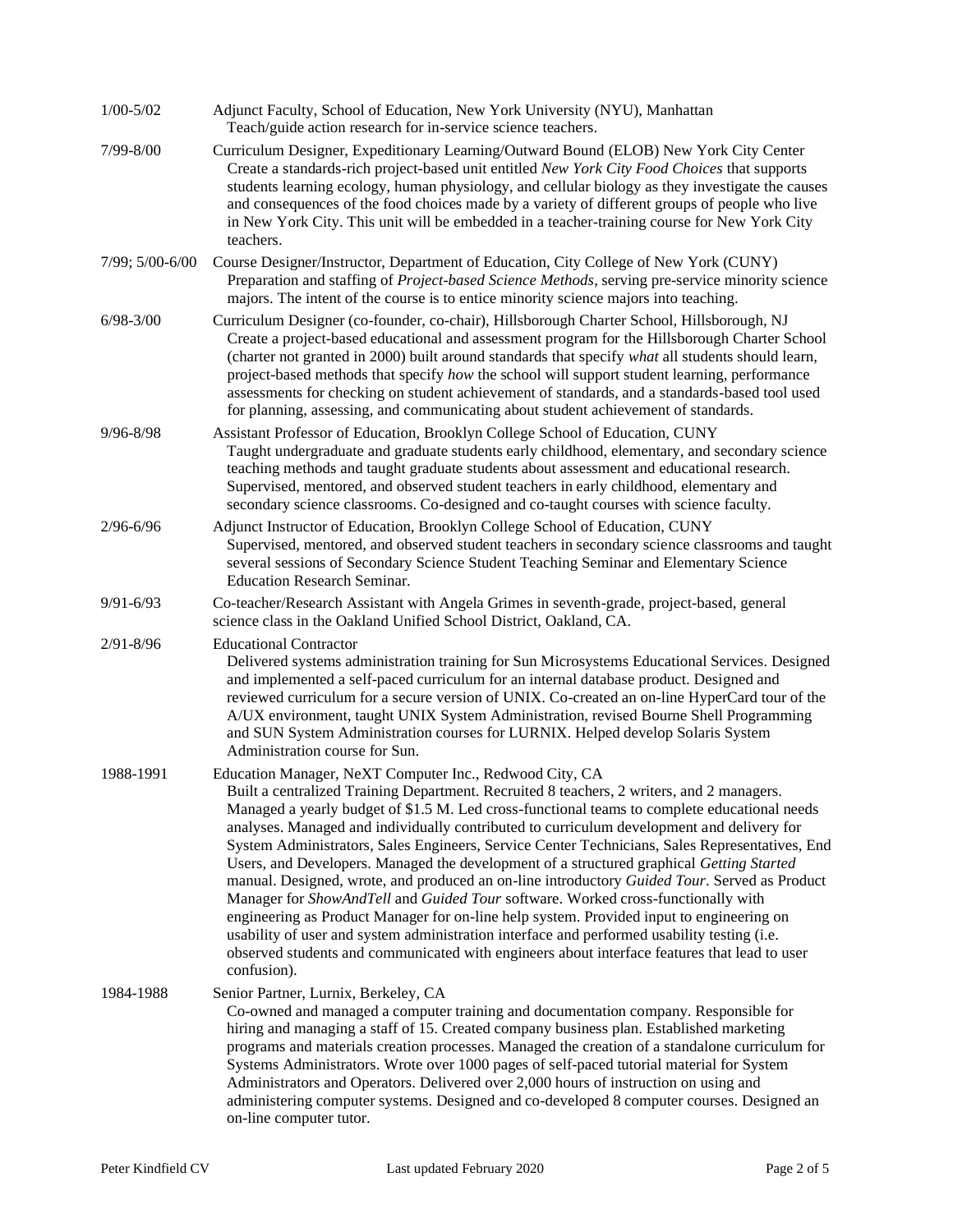| 4/82-6/84 | Associate, Education: Math, Science, & Technology, UCB                                                                                                        |
|-----------|---------------------------------------------------------------------------------------------------------------------------------------------------------------|
|           | Taught Introduction to Scientific Paper Writing Using Computer Text Processing and                                                                            |
|           | Introduction to Computer Data Analysis for Social Science Research and led computer<br>workshops for faculty, staff, and students of the School of Education. |
| 3/79-8/82 | Various Teaching Assistantships at UCSC and UCB                                                                                                               |
|           | Cognitive Psychology Cognitive Development Educational Psychology for Teachers                                                                                |

Cognitive Psychology, Cognitive Development, Educational Psychology for Teachers, Educational Statistics, and Classroom Applications of LOGO for Teachers.

## RESEARCH EXPERIENCE:

| Director of an action research project entitled Evaluating the Intellectual and Social Outcomes of a                                                                                                                                                                                                   |
|--------------------------------------------------------------------------------------------------------------------------------------------------------------------------------------------------------------------------------------------------------------------------------------------------------|
| Pro-Social Project-Based Curriculum on a Third Grade Inner-City Classroom, School of<br>Education, School of Education, Brooklyn College                                                                                                                                                               |
| Co-Director for an evaluation research project entitled Evaluating the Outcomes of an<br>Interdisciplinary Math, Science, and Education Course for In-Service Secondary Teachers, with<br>Rosamond Welchman, School of Education, and John Chamberlain, Geology Department,<br><b>Brooklyn College</b> |
| Dissertation research project entitled Student Control of Whole-class Discussions in a Community<br>of Designers under the direction of Drs. Andrea diSessa & Rogers Hall, SESAME, UCB                                                                                                                 |
| Post-graduate research educator and computer support specialist for Fostering Communities of<br>Learners research project under the direction of Drs. Ann Brown & Joe Campione, EMST, School<br>of Education, UCB: teacher/researcher in seventh-grade general-science class                           |
| Consultant on Socialization Research Project at San Francisco State University: analyzed data<br>(reliability and factor analysis) and modified tests for large-scale survey project in special<br>education.                                                                                          |
| Consultant on Project REACH at San Francisco State University: analyzed data and reported<br>results for a large-scale attitude-change study concerning mainstreaming of special education<br>students                                                                                                 |
| Research assistant with Adolescent Reasoning Project under the direction of Dr. Marcia Linn,<br>Lawrence Hall of Science, UCB: designed and implemented a study of logical reasoning in<br>adolescents.                                                                                                |
| Research assistant with Adolescent Reasoning Patterns in Mathematics project under the direction<br>of Dr. Robert Karplus, Lawrence Hall of Science, UCB: interviewed and tested middle school<br>students proportional reasoning                                                                      |
| Undergraduate senior thesis research concerning individual differences in adults cognitive style<br>while doing syllogistic reasoning under the direction of Dr. Bruce Bridgeman, UCSC                                                                                                                 |
| Outstanding Graduate Student Instructor Award, UC Berkeley Academic Senate Committee on<br>Teaching, 1982                                                                                                                                                                                              |
| Graduated with Highest Honors, UC Santa Cruz, 1979                                                                                                                                                                                                                                                     |
| Senior Thesis Honors, UC Santa Cruz, 1979                                                                                                                                                                                                                                                              |
| Evaluating the Intellectual and Social Outcomes of a Pro-Social Project-Based Curriculum on a<br>Third Grade Inner-City Classroom, PCS-CUNY Grant, Brooklyn College, 1998                                                                                                                              |
| Mathematics and Science for Language Minority Students in the New Millennia: A Hands-On<br>Model, PCS-CUNY Grant, Brooklyn College, 1998                                                                                                                                                               |
| New Frontiers Grant, NSF, 1998                                                                                                                                                                                                                                                                         |
| Academic Computing Grant, Brooklyn College, 1996                                                                                                                                                                                                                                                       |
| Educational Improvement Grant, UC Berkeley, 1982                                                                                                                                                                                                                                                       |
|                                                                                                                                                                                                                                                                                                        |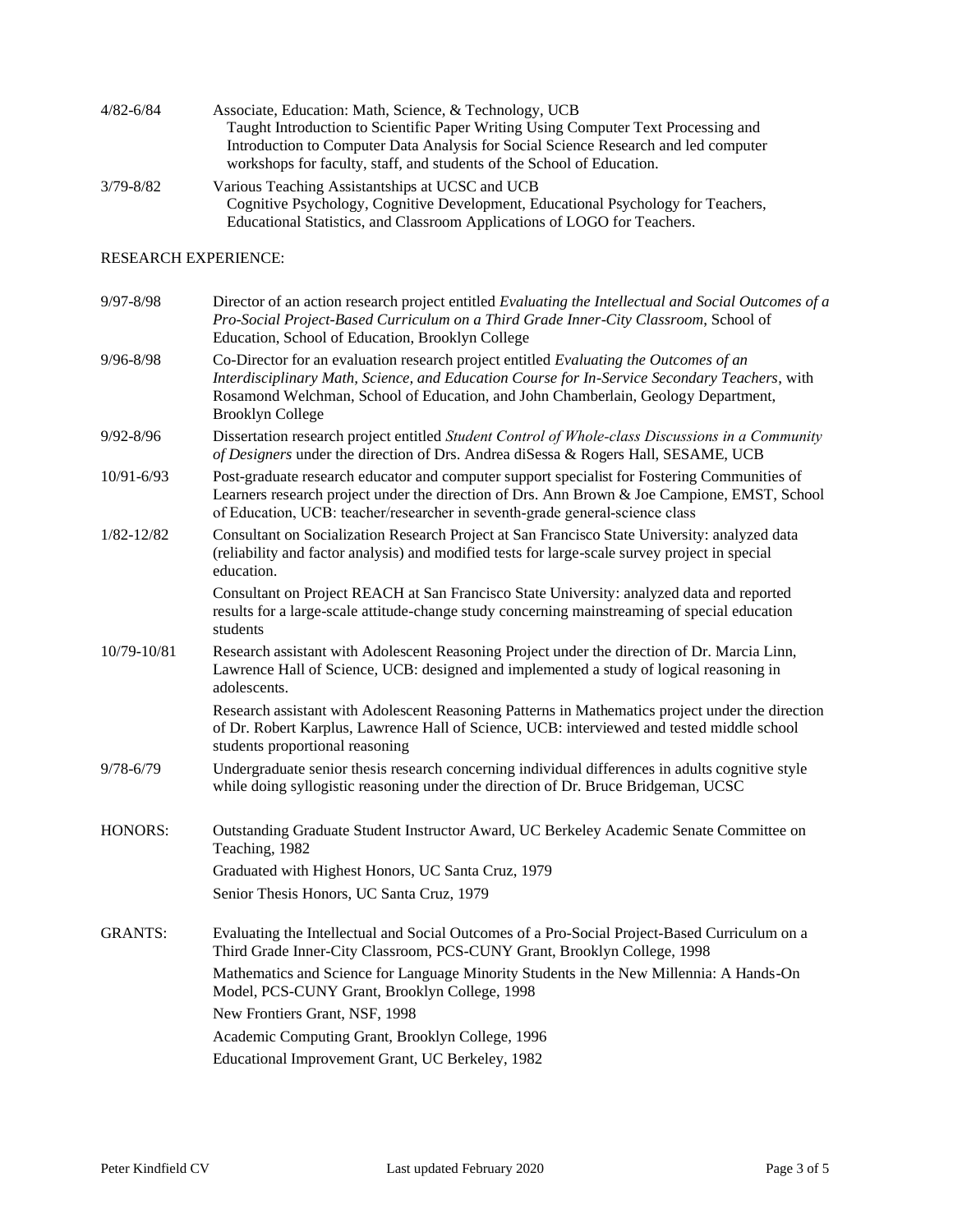## PAPERS & PUBLICATIONS:

- Kindfield, P. B. A. (in preparation) *Powered by Diversity: Classrooms for the New Millennium.*
- Kindfield, P. B. A. (in preparation) *Project-Planner: A Guide for Planning Project-Based Curriculum Units.*
- Kindfield, P. B. A. (2004, Jan). *Educational structures and educational reform*. Paper presented at the annual meeting of the American Association of Physics Teachers, Miami.
- Kindfield, P. B. A. (2000). A healthier way to look at standards. *The CORE Teacher*, p. 4.
- Kindfield, P. B. A. (2000, March). *Where's the content? Standards-rich project-based educational programs*. Paper presented at the Autodesk Foundation's 8<sup>th</sup> Annual Conference on Project-Based Learning, San Francisco.
- Kindfield, P. B. A. (1997, October). *Using issue-based discussion to increase student control of activity during constructivist science lessons*. Paper presented at the annual meeting of the Northeast Regional Division of the American Educators of the Teachers of Science, Syracuse New York.
- Kindfield, P. B. A. (1996, April). *Knowledge-sharing discussion in the context of a whole-class design project*. Paper presented at the annual meeting of the American Educational Research Association, New York.
- Kindfield, P. B. A. (1996). *Student control of whole‑class discussions in a community of designers*. Unpublished doctoral dissertation. University of California, Berkeley.
- Kindfield, P. B. A. (1995, April). *Issue-based discussion in a classroom of designers*. Paper presented at the annual meeting of the American Educational Research Association, San Francisco.
- *UNIX Made Easy* (1990). A modular introduction to UNIX features and programs. With Lurnix. Osborne McGraw-Hill, Berkeley, CA.
- *UNIX Power Utilities for Power Users* (1988). An advanced introduction to the more powerful and complex UNIX utilities. With John C. Muster. MIS Press, Portland, OR.

Automating system processes with *at* and *cron* (1988, May). With David Lukas. *UNIX World*.

- *UNIX for People* (1985). An introduction to the UNIX system and text processing on UNIX. With John C. Muster and Patrick B. Brown. Prentice Hall, New York.
- Instructional Modules (1982, with John C. Muster) for *Educational psychology: Teaching for student diversity*. UC Berkeley.
- Learning Objectives (1982, with John C. Muster) for *A common sense approach to theoretical statistics: A handbook for researchers and investigators*. UC Berkeley.

PROFESSIONAL MEETINGS, WORKSHOPS, & PRESENTATIONS:

| June '18 | Education Revolution (AERO) conference—Presenter                                                                                                                                                                                                                                                                |
|----------|-----------------------------------------------------------------------------------------------------------------------------------------------------------------------------------------------------------------------------------------------------------------------------------------------------------------|
| May $06$ | National Coalition of Alternative Community Schools (NCACS) Annual Meeting, The Farm,<br>Summertown, TN-Host and Presenter                                                                                                                                                                                      |
| May $05$ | National Coalition of Alternative Community Schools (NCACS) Annual Meeting, Chicago—<br><b>Invited Presenter</b>                                                                                                                                                                                                |
| May $04$ | National Coalition of Alternative Community Schools (NCACS) Annual Meeting, The Farm,<br>Summertown, TN—Invited Presenter                                                                                                                                                                                       |
| Jan $04$ | American Association of Physics Teachers (AAPT) Annual Meeting, Miami—Invited Presenter                                                                                                                                                                                                                         |
| Aug $03$ | Models of Science Curriculum and Teaching: Project-Based Learning Models of Science<br>Curriculum and Teaching: Project-Based Learning, Invited workshop presented at the Institute for<br>Minority Teacher Training and Development: Project-Based Learning in Middle School Science,<br>St. John's University |
| Mar $00$ | Autodesk Foundation's 8 <sup>th</sup> Annual Conference on Project-Based Learning, San Francisco—<br>presenter                                                                                                                                                                                                  |
| Mar '99  | Sense-making in the classroom: A project-based approach, Workshop presented at The First<br>Annual All-Brooklyn Middle Schools Conference, Brooklyn College (CUNY)                                                                                                                                              |